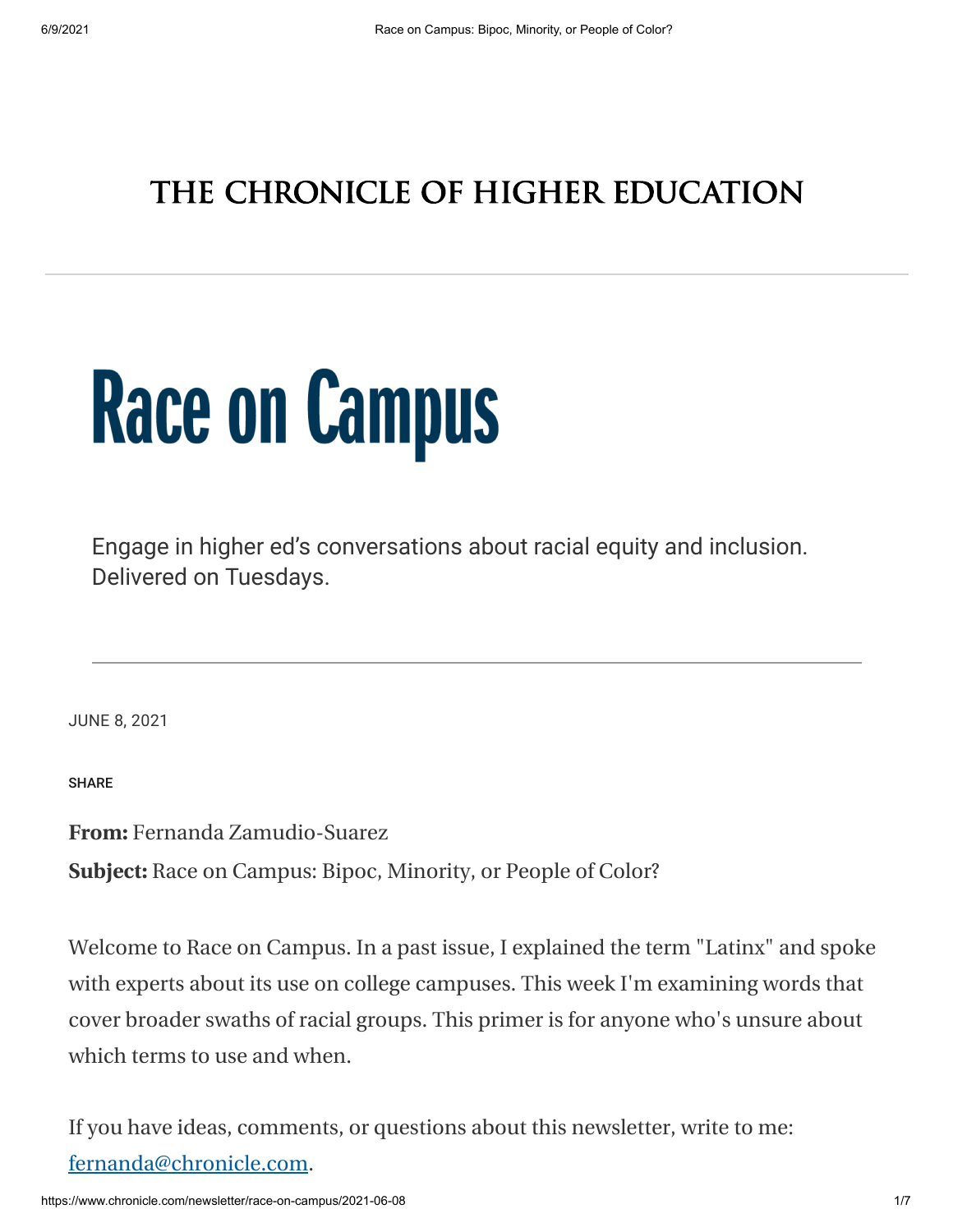#### **Bipoc, Minority, or People of Color?**

How do you refer to a group of non-white people on your campus? Do you say minority? People of color? Bipoc? Do you use the terms interchangeably? Are there some words you avoid or prefer?

Understanding and appropriately using words that label racial groups can be tricky, especially when there are many options, and not every phrase is universally embraced. I spoke with experts about their definitions and how to choose which word to use:

#### **Minority**

When it refers to racial groups, the definition of "minority" can change based on the context. As the opposite of "majority," it typically refers to a group with less of a share or representation in a population. For example, at a predominately white institution, Black, Latino, Asian American, and Indigenous students may be considered part of a racial minority group if fewer of these students are enrolled than their white counterparts.

But the word comes with its share of criticism.

Sometimes, the term minority is simply not correct, says Lewis Gordon, a professor and head of the philosophy department at the University of Connecticut at Storrs. In many cases, groups that are often called minorities are actually in the majority. At historically Black institutions, for example, African American students typically make up the bulk of the campus population.

Another problem is the term's focus on numbers, which could limit progress toward racial equity, says Aris M. Clemons, an assistant professor of Spanish linguistics at the University of Tennessee at Knoxville. Someone could argue, for example, that because a historically marginalized group is actually a majority on a particular campus, those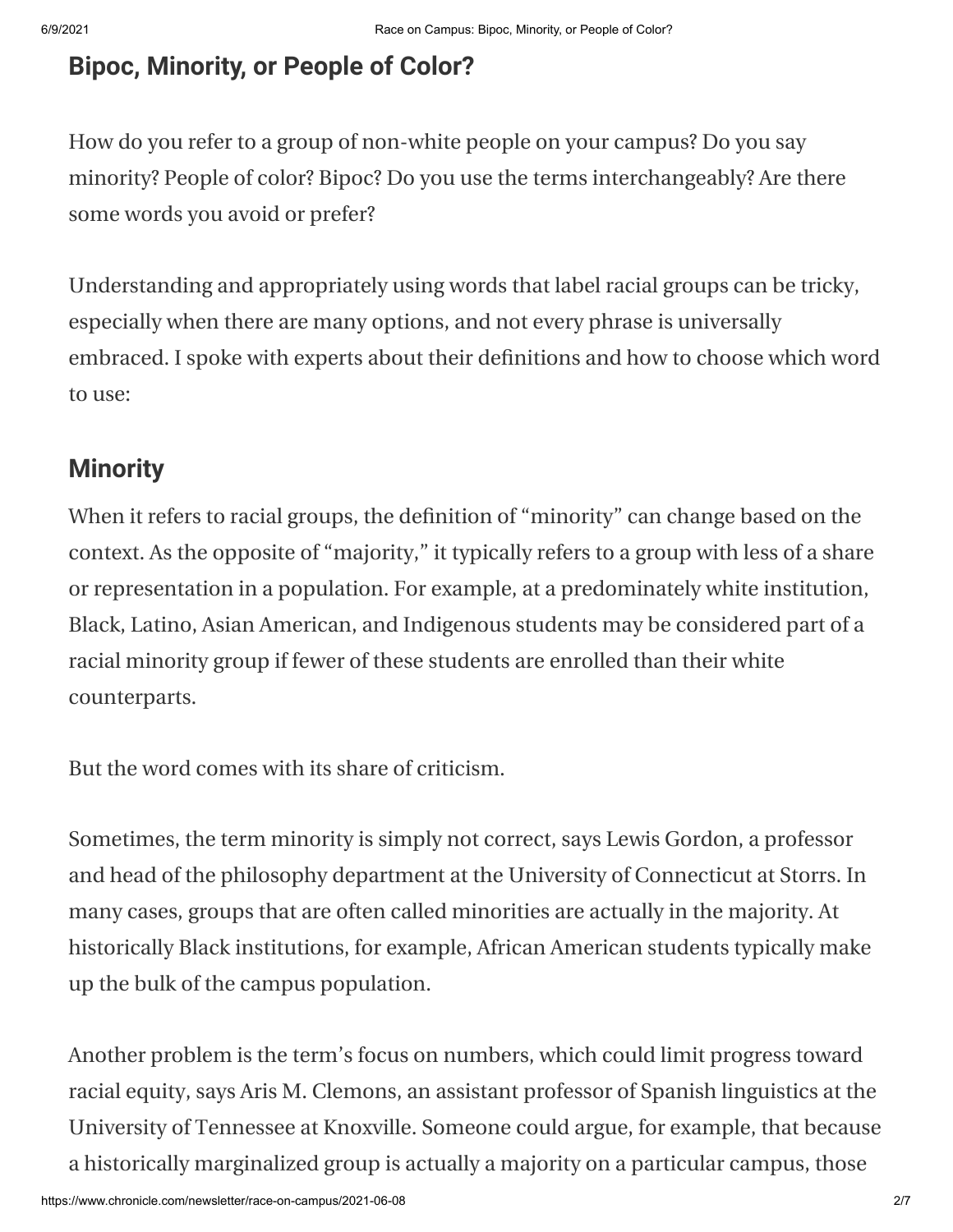students are no longer at a disadvantage. Or someone opposed to funding programs that support a minority group might say the group is too small to merit resources.

"It's pretty clear that what happens is to disempower people — because that's what racism and bigotry do — by giving them the sense that they lack at least a quantitative power by calling them 'minority,'" says Gordon.

The word also doesn't describe intersectional experiences. For instance, women can be considered minorities in certain disciplines but may be part of the majority racial group. Minority doesn't account for further oppression or marginalization that can happen within racial groups — like the experience of a Black and Latino student who may face discrimination for their skin color in addition to their country of origin or immigration status.

Koritha Mitchell, an associate professor of English at Ohio State University, says she never uses the word minority. Instead, she says "marginalized" to highlight that certain racial groups were, and are, purposefully and systemically oppressed in the U.S.

Calling people minorities can further stigmatize them or make them reluctant to advocate for themselves and their community, Mitchell says. "This idea that we are minorities that have minority concerns is all of the reason why we shouldn't feel like we can press too hard for things to change."

## **People of Color**

[The term "people of color" originated in the 18th century and comes from the French](https://www.npr.org/sections/codeswitch/2014/03/30/295931070/the-journey-from-colored-to-minorities-to-people-of-color) phrase "gens de couleur." As the phrase evolved, it separated the mostly Black enslaved people from free, mixed-race people or individuals with at least one Black grandparent or great-grandparent.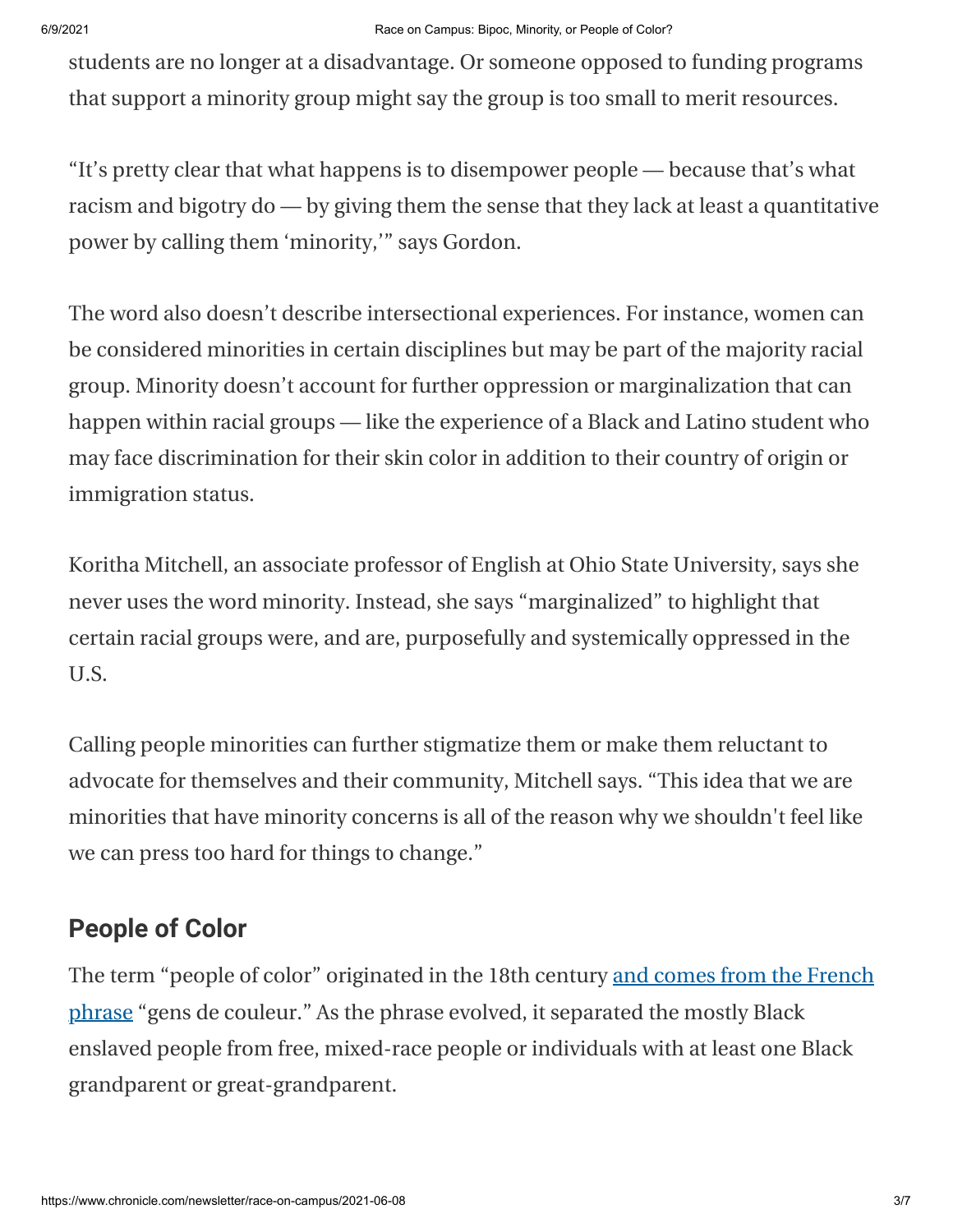Today, the phrase "people of color" describes all people who do not identify as white, Gordon says.

It's a catch-all term, Clemons says. But while the term may be more accurate than the term minority, some critics are uncomfortable with how its encompassing quality can homogenize various racial groups, each of which has distinct experiences with different forms of racism and oppression." The phase doesn't capture these individual nuances," she says.

## **Bipoc**

Bipoc is an acronym that stands for Black, Indigenous, and people of color. The term addresses the need for specificity that some say the phrase "people of color" lacks. The term seemingly originated online, and [gained traction](https://www.nytimes.com/article/what-is-bipoc.html) last summer during protests against police brutality and racism.

Using this term also shows that bigotry isn't binary, Gordon says. By naming Black and Indigenous groups, the acronym signals that they face distinct societal challenges. Anti-Black racism impacts African Americans differently from the ways colonization affects Native Americans, for example.

Though Bipoc is more specific than "minority" or "people of color," [some critics argue](https://www.nytimes.com/article/what-is-bipoc.html) that the acronym still lumps racial groups together. And given its recent emergence, many people are still unfamiliar with its meaning, which could further create confusion.

#### **Which Term to Use**

Anytime that instructors or administrators use these words, they should define them and explain why they chose to use that particular term, Gordon says.